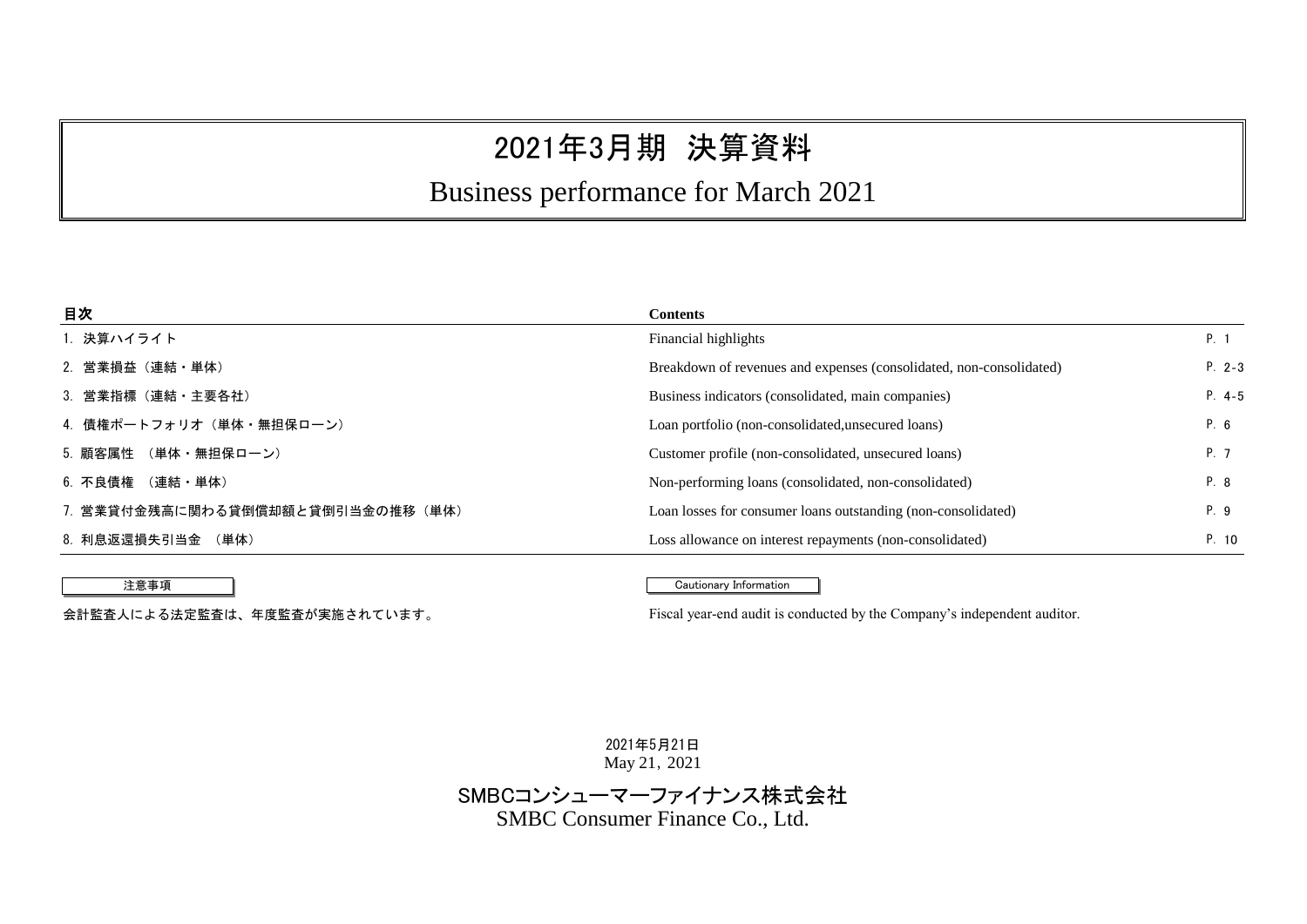#### 1. 決算ハイライト/ Financial highlights

| 2019/3               | 2020/3               | 2021/3                                             |
|----------------------|----------------------|----------------------------------------------------|
| 前期比<br>増減率<br>YoY(%) | 前期比<br>増減率<br>YoY (% | <b>CALL 4471 113</b><br>削粉に<br>描述<br>瑁減≝<br>YoY (% |

| 損益計算書主要項目                | The main items on Profit and Loss Statements                                  |                   |           |        |           |        |           |          |
|--------------------------|-------------------------------------------------------------------------------|-------------------|-----------|--------|-----------|--------|-----------|----------|
| 連結・単体                    | consolidated, non-consolidated                                                |                   |           |        |           |        |           |          |
| 営業収益                     | Operating income                                                              | (百万円/Yen-million) | 281.805   | 2.9    | 288,479   | 2.4    | 273,481   | $-5.2$   |
| SMBCコンシューマーファイナンス        | <b>SMBC Consumer Finance</b>                                                  |                   | 196,478   | 2.2    | 199.875   | 1.7    | 187.115   | $-6.4$   |
| 営業利益                     | Operating profit                                                              | (百万円/Yen-million) | 45,806    | 28.9   | 60,157    | 31.3   | 72.656    | 20.8     |
| SMBCコンシューマーファイナンス        | <b>SMBC Consumer Finance</b>                                                  |                   | 23.684    | 53.3   | 41.402    | 74.8   | 46.723    | 12.9     |
| 経常利益                     | Recurring profit                                                              | (百万円/Yen-million) | 46.279    | 28.7   | 60.504    | 30.7   | 73.461    | 21.4     |
| SMBCコンシューマーファイナンス        | <b>SMBC Consumer Finance</b>                                                  |                   | 32.063    | 103.3  | 42.970    | 34.0   | 48.083    | 11.9     |
| 親会社株主に帰属する当期純利益          | Profit attributable to shareholders of SMBC Consumer Finance(百万円/Yen-million) |                   | 45.056    | 83.4   | 90,114    | 100.0  | 54.137    | $-39.9$  |
| SMBCコンシューマーファイナンス(当期純利益) | SMBC Consumer Finance (Net profit)                                            |                   | 35.915    | 300.2  | 78.633    | 118.9  | 38.803    | $-50.7$  |
|                          |                                                                               |                   |           |        |           |        |           |          |
| 貸借対照表主要項目                | The main items on Balance Sheet<br><b>Consolidated</b>                        |                   |           |        |           |        |           |          |
| 連結                       |                                                                               |                   |           |        |           |        |           |          |
| 総資産                      | <b>Total assets</b>                                                           | (百万円/Yen-million) | 1,334,072 | 3.4    | 1,405,000 | 5.3    | 1,357,840 | $-3.4$   |
| 純資産                      | Net assets                                                                    | (百万円/Yen-million) | 332.324   | 17.0   | 416.575   | 25.4   | 477.507   | 14.6     |
| 有利子負債                    | Interest-bearing debt                                                         | (百万円/Yen-million) | 836.351   | $-1.2$ | 831.907   | $-0.5$ | 735.865   | $-11.5$  |
| 平均表面調達金利                 | Average interest rate on fund procurement                                     | (96)              | 0.34      | 0.02   | 0.38      | 0.04   | 0.37      | $-0.01$  |
| 自己資本比率                   | Equity ratio                                                                  | (96)              | 24.91     | 2.89   | 29.65     | 4.74   | 35.17     | 5.52     |
| 自己資本当期純利益率               | <b>ROE</b>                                                                    | (96)              | 14.62     | 5.59   | 24.07     | 9.45   | 12.11     | $-11.96$ |
| 総資産当期純利益率                | <b>ROA</b>                                                                    | (96)              | 3.43      | 1.49   | 6.58      | 3.15   | 3.92      | $-2.66$  |
| <u>単体</u>                | Non-consolidated                                                              |                   |           |        |           |        |           |          |
| 総資産                      | <b>Total</b> assets                                                           | (百万円/Yen-million) | 959,917   | 2.2    | 1,011,391 | 5.4    | 953,566   | $-5.7$   |
| 純資産                      | Net assets                                                                    | (百万円/Yen-million) | 211.906   | 20.8   | 288.067   | 35.9   | 328,479   | 14.0     |
| 有利子負債                    | Interest-bearing debt                                                         | (百万円/Yen-million) | 591,950   | $-3.0$ | 576,950   | $-2.5$ | 493,950   | $-14.4$  |
| 平均表面調達金利                 | Average interest rate on fund procurement                                     | (96)              | 0.28      | 0.03   | 0.31      | 0.03   | 0.32      | 0.01     |
| 自己資本比率                   | Equity ratio                                                                  | (96)              | 22.08     | 3.41   | 28.48     | 6.40   | 34.45     | 5.97     |
| 自己資本当期純利益率               | <b>ROE</b>                                                                    | (96)              | 18.55     | 13.28  | 31.45     | 12.90  | 12.59     | $-18.86$ |
| 総資産当期純利益率                | <b>ROA</b>                                                                    | (96)              | 3.78      | 2.82   | 7.98      | 4.20   | 3.95      | $-4.03$  |
|                          |                                                                               |                   |           |        |           |        |           |          |
| 営業貸付金残高・保証残高             | <b>Loans Outstanding and Guaranteed Loans Outstanding</b>                     |                   |           |        |           |        |           |          |
| 金融事業                     | <b>Financing Business</b>                                                     |                   |           |        |           |        |           |          |
| 営業貸付金残高                  | Loans Outstanding                                                             | (百万円/Yen-million) | 1,048,087 | 3.4    | 1,085,214 | 3.5    | 1,033,042 | $-4.8$   |
| SMBCコンシューマーファイナンス        | <b>SMBC</b> Consumer Finance                                                  |                   | 778.554   | 2.2    | 795,931   | 2.2    | 746,835   | $-6.2$   |
| SMBCモビット                 | <b>SMBC</b> Mobit                                                             |                   | 269,533   | 7.0    | 289,282   | 7.3    | 286.206   | $-1.1$   |
| 保証事業                     | <b>Loan Guarantee Business</b>                                                |                   |           |        |           |        |           |          |

保証残高 Guaranteed loans outstanding (百万円/Yen-million) 1,235,745 -1.8 1,211,514 -2.0 1,102,214 -9.0 三井住友銀行 向け | |SMBC | 617,838 | -3.9 | 601,415 | -2.7 | 549,900 | -8.6 その他金融機関等 向け Other financial institutions, etc. 617,907 0.3 610,098 -1.3 552,313 -9.5 保証提携先数 Number of Tie-ups 187 | *-2* | 12 | 186 | *1* 海外事業 *Overseas Businesses* 営業貸付金残高 Loans outstanding (百万円/Yen-million) 109,015 8.2 107,419 -1.5 104,096 -3.1

注 1) 増減率欄の斜体数値は前年同期比増減数です。

2) 海外事業の営業貸付金残高はプロミス香港、プロミスタイランド、プロミス深セン、プロミス瀋陽、プロミス天津、プロミス重慶、プロミス成都、プロミス武漢、プロミス上海の貸付金残高の合計値で、現地通貨を円換算しています。

Notes 1) *Italic* figures represent the number of increase/decrease from one year earlier.

2) The overseas loans outstanding is the sum of followings;

PROMISE (HONG KONG) , PROMISE (THAILAND), PROMISE (SHENZHEN) , PROMISE (SHENYANG), PROMISE (THANJIN), PROMISE (CHONGQING) ,PROMISE (CHENGDU) ,PROMISE(WUHAN) and PROMISE(SHANGHAI)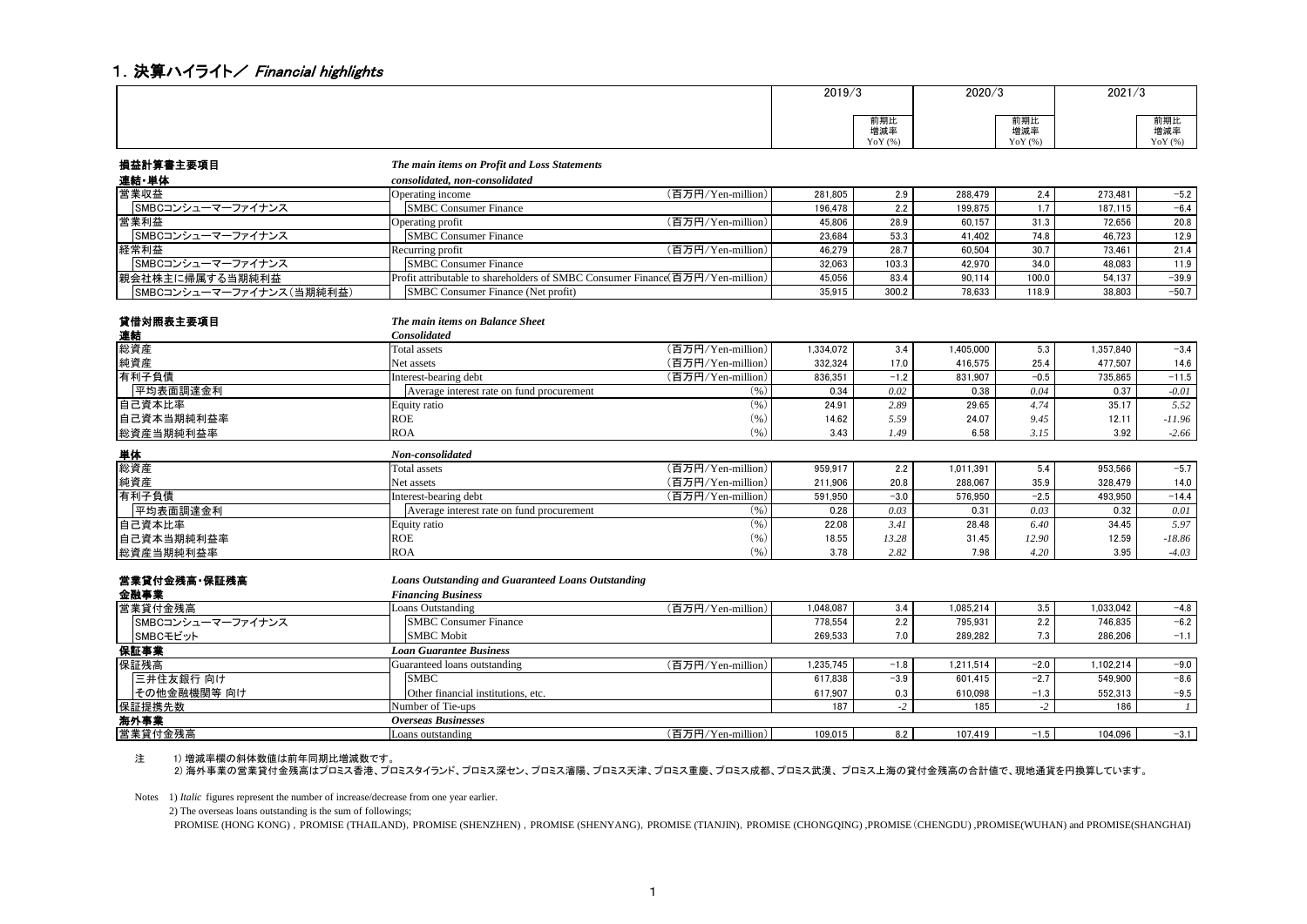|                 |                                                              |         |                         |           |                      |                | (百万円/Yen-million)        |
|-----------------|--------------------------------------------------------------|---------|-------------------------|-----------|----------------------|----------------|--------------------------|
|                 |                                                              | 2019/3  |                         | 2020/3    |                      | 2021/3         |                          |
|                 |                                                              |         | 前期比<br>増減率<br>YoY $(%)$ |           | 前期比<br>増減率<br>YoY(%) |                | 前期比<br>増減率<br>YoY $(%)$  |
| 営業収益            | Operating income                                             | 281.805 | 2.9                     | 288.479   | 2.4                  | 273.481        | $-5.2$                   |
| 金融収益            | Financial revenues                                           | 272,252 | 3.1                     | 279,161   | 2.5                  | 265,724        | $-4.8$                   |
| 営業貸付金利息         | Interest revenues                                            | 177,356 | 3.2                     | 184,922   | 4.3                  | 178,815        | $-3.3$                   |
| 信用保証収益          | Loan guarantee revenues                                      | 69,234  | 3.4                     | 68,659    | $-0.8$               | 61,122         | $-11.0$                  |
| 償却債権取立益         | Collection of written-off loans                              | 12,331  | 3.7                     | 12,661    | 2.7                  | 13,560         | 7.1                      |
| 買取債権回収高         | Collection of purchased receivables                          | 13.071  | $-1.6$                  | 12.567    | $-3.9$               | 11.953         | $-4.9$                   |
| その他の金融収益        | Other financial revenues                                     | 259     | 95.6                    | 351       | 35.7                 | 272            | $-22.6$                  |
| その他の事業収益        | Other operating revenues                                     | 9.552   | $-2.1$                  | 9.318     | $-2.4$               | 7.757          | $-16.8$                  |
| 営業費用            | Operating expenses                                           | 235,998 | $-1.0$                  | 228,322   | $-3.3$               | 200,824        | $-12.0$                  |
| 金融費用            | Financial expenses                                           | 3.756   | 6.7                     | 3,967     | 5.6                  | 3,153          | $-20.5$                  |
| その他の営業費用        | Other operating expenses                                     | 232.242 | $-1.1$                  | 224.355   | $-3.4$               | 197.671        | $-11.9$                  |
| 貸倒費用            | Expenses for loan losses                                     | 57.450  | $-1.1$                  | 68,217    | 18.7                 | 53,345         | $-21.8$                  |
| 債務保証費用          | Expenses for debt guarantees                                 | 28,045  | $-11.6$                 | 15.330    | $-45.3$              | 9.886          | $-35.5$                  |
| 利息返還費用          | Expenses for interest repayments                             | 36.000  | 0.0                     | 27.000    | $-25.0$              | 24,000         | $-11.1$                  |
| 広告宣伝費           | Advertising expenses                                         | 22,907  | 10.1                    | 23,336    | 1.9                  | 24,373         | 4.4                      |
| 人件費             | Personnel expenses                                           | 30,005  | 3.4                     | 30,860    | 2.9                  | 29,332         | $-5.0$                   |
| 賃借料             | Rental expenses                                              | 7.931   | $-5.8$                  | 7,157     | $-9.8$               | 7,217          | 0.8                      |
| 減価償却費           | Depreciation                                                 | 8.435   | 1.5                     | 8,927     | 5.8                  | 7,995          | $-10.4$                  |
| 支払手数料           | Fee expenses                                                 | 23,498  | $-5.3$                  | 23,206    | $-1.2$               | 22,232         | $-4.2$                   |
| その他             | Other                                                        | 17.968  | 2.2                     | 20.318    | 13.1                 | 19.286         | $-5.1$                   |
| 営業利益            | Operating profit                                             | 45.806  | 28.9                    | 60.157    | 31.3                 | 72.656         | 20.8                     |
| 営業外収益           | Non-operating revenues                                       | 653     | 7.2                     | 607       | $-7.1$               | 1,214          | 99.9                     |
| 営業外費用           | Non-operating expenses                                       | 180     | $-6.8$                  | 259       | 43.8                 | 409            | 57.7                     |
| 経常利益            | Recurring profit                                             | 46.279  | 28.7                    | 60.504    | 30.7                 | 73,461         | 21.4                     |
| 特別利益            | Extraordinary income                                         | 8,364   |                         | 13        | $-99.8$              | $\overline{2}$ | $-79.9$                  |
| 特別損失            | <b>Extraordinary losses</b>                                  | 7.389   |                         | 2.356     | $-68.1$              | 1,451          | $-38.4$                  |
| 税引前利益           | Income before income taxes                                   | 47.254  | 32.9                    | 58.161    | 23.1                 | 72.013         | 23.8                     |
| 法人税等            | Income taxes                                                 | 2,198   | $-80.0$                 | $-31,953$ |                      | 17,876         | $\overline{\phantom{0}}$ |
| 当期純利益           | Profit                                                       | 45,056  | 83.4                    | 90.114    | 100.0                | 54,137         | $-39.9$                  |
| 親会社株主に帰属する当期純利益 | Profit attributable to shareholders of SMBC Consumer Finance | 45.056  | 83.4                    | 90.114    | 100.0                | 54,137         | $-39.9$                  |

# 2.営業損益(連結)/ *Breakdown of revenues and expenses (consolidated)*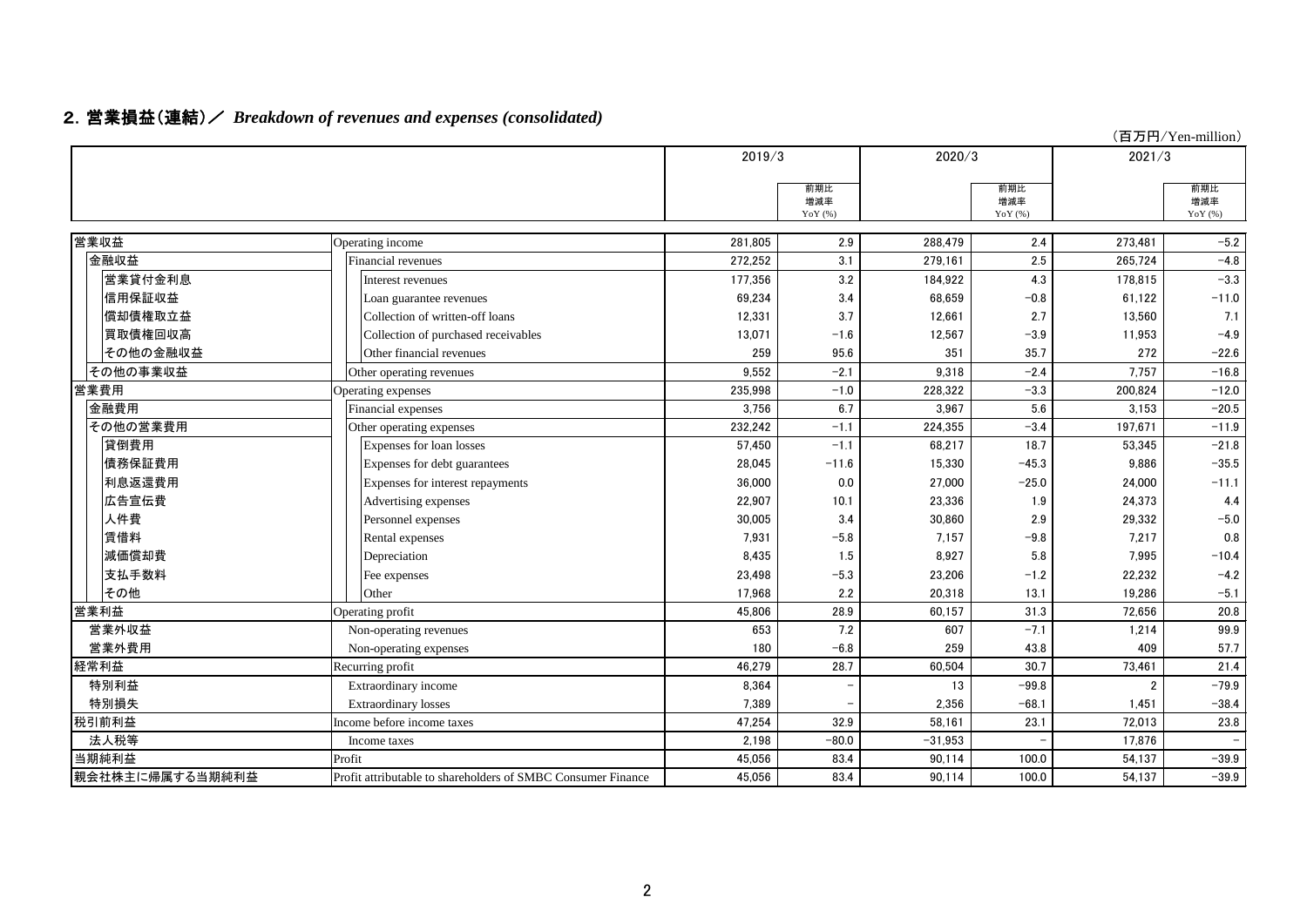### 2.営業損益(単体)/ *Breakdown of revenues and expenses (non-consolidated)*

|              |                                  |          |                         |           |                         |          | (百万円/Yen-million)       |
|--------------|----------------------------------|----------|-------------------------|-----------|-------------------------|----------|-------------------------|
|              |                                  | 2019/3   |                         | 2020/3    |                         | 2021/3   |                         |
|              |                                  |          | 前期比<br>増減率<br>YoY $(%)$ |           | 前期比<br>増減率<br>YoY $(%)$ |          | 前期比<br>増減率<br>YoY $(%)$ |
| 営業収益         | Operating income                 | 196.478  | 2.2                     | 199.875   | 1.7                     | 187.115  | $-6.4$                  |
| 営業貸付金利息      | Interest revenues                | 113,435  | 1.3                     | 116,024   | 2.3                     | 110,831  | $-4.5$                  |
| 無担保ローン       | Unsecured loans                  | 113,301  | 1.4                     | 115,929   | 2.3                     | 110,760  | $-4.5$                  |
| 有担保ローン       | Secured loans                    | 133      | $-37.0$                 | 95        | $-28.5$                 | 70       | $-26.1$                 |
| 信用保証収益       | Loan guarantee revenues          | 69,234   | 3.4                     | 68,659    | $-0.8$                  | 61,122   | $-11.0$                 |
| その他の金融収益     | Other financial revenues         | $\Omega$ | 6.5                     |           | $-6.0$                  | $\Omega$ | 26.5                    |
| その他の営業収益     | Other operating revenues         | 13,808   | 2.9                     | 15.192    | 10.0                    | 15,161   | $-0.2$                  |
| 償却債権取立益      | Collection of written-off loans  | 10,834   | 2.8                     | 12,225    | 12.8                    | 12,231   | 0.0                     |
| その他の収益       | Other operating revenues         | 2,974    | 3.1                     | 2.966     | $-0.3$                  | 2,929    | $-1.2$                  |
| 営業費用         | Operating expenses               | 172,794  | $-2.3$                  | 158.473   | $-8.3$                  | 140,392  | $-11.4$                 |
| 金融費用         | Financial expenses               | 2,233    | 7.6                     | 2.326     | 4.1                     | 1.699    | $-27.0$                 |
| その他営業費用      | Other operating expenses         | 170,560  | $-2.4$                  | 156,147   | $-8.5$                  | 138,693  | $-11.2$                 |
| 貸倒費用         | Expenses for loan losses         | 36,837   | $-1.8$                  | 41,882    | 13.7                    | 37,054   | $-11.5$                 |
| 債務保証費用       | Expenses for debt guarantees     | 28,045   | $-11.6$                 | 15,329    | $-45.3$                 | 9.886    | $-35.5$                 |
| 利息返還費用       | Expenses for interest repayments | 36,000   | 0.0                     | 27.000    | $-25.0$                 | 24,000   | $-11.1$                 |
| 広告宣伝費        | Advertising expenses             | 13,104   | 11.8                    | 13,429    | 2.5                     | 13,730   | 2.2                     |
| 人件費          | Personnel expenses               | 18,506   | 2.0                     | 18,976    | 2.5                     | 17,411   | $-8.2$                  |
| 賃借料          | Rental expenses                  | 5,312    | $-7.3$                  | 5.286     | $-0.5$                  | 5.417    | 2.5                     |
| 減価償却費        | Depreciation                     | 5,421    | $-2.1$                  | 4.963     | $-8.4$                  | 3.846    | $-22.5$                 |
| 支払手数料        | Fee expenses                     | 15,252   | $-6.0$                  | 15.041    | $-1.4$                  | 14,123   | $-6.1$                  |
| その他          | Other                            | 12,079   | $-0.8$                  | 14,237    | 17.9                    | 13,222   | $-7.1$                  |
| 営業利益         | Operating profit                 | 23.684   | 53.3                    | 41.402    | 74.8                    | 46.723   | 12.9                    |
| 営業外収益        | Non-operating revenues           | 8,510    |                         | 1,698     | $-80.0$                 | 1,611    | $-5.1$                  |
| 営業外費用        | Non-operating expenses           | 132      | 6.3                     | 130       | $-1.4$                  | 251      | 93.1                    |
| 経常利益         | Recurring profit                 | 32.063   | 103.3                   | 42,970    | 34.0                    | 48,083   | 11.9                    |
| 特別利益         | Extraordinary income             | 8,364    |                         |           | $-100.0$                |          |                         |
| 特別損失         | <b>Extraordinary losses</b>      | 7,147    |                         | 2,127     | $-70.2$                 | 486      | $-77.1$                 |
| 税引前利益        | Income before income taxes       | 33,279   | 113.2                   | 40.843    | 22.7                    | 47,597   | 16.5                    |
| 法人税、住民税及び事業税 | Income taxes (current)           | 666      | 85.1                    | 1.708     | 156.4                   | 448      | $-73.7$                 |
| 法人税等調整額      | Income taxes (deferred)          | $-3,302$ |                         | $-39,498$ |                         | 8,345    |                         |
| 当期純利益        | Net profit                       | 35,915   | 300.2                   | 78,633    | 118.9                   | 38,803   | $-50.7$                 |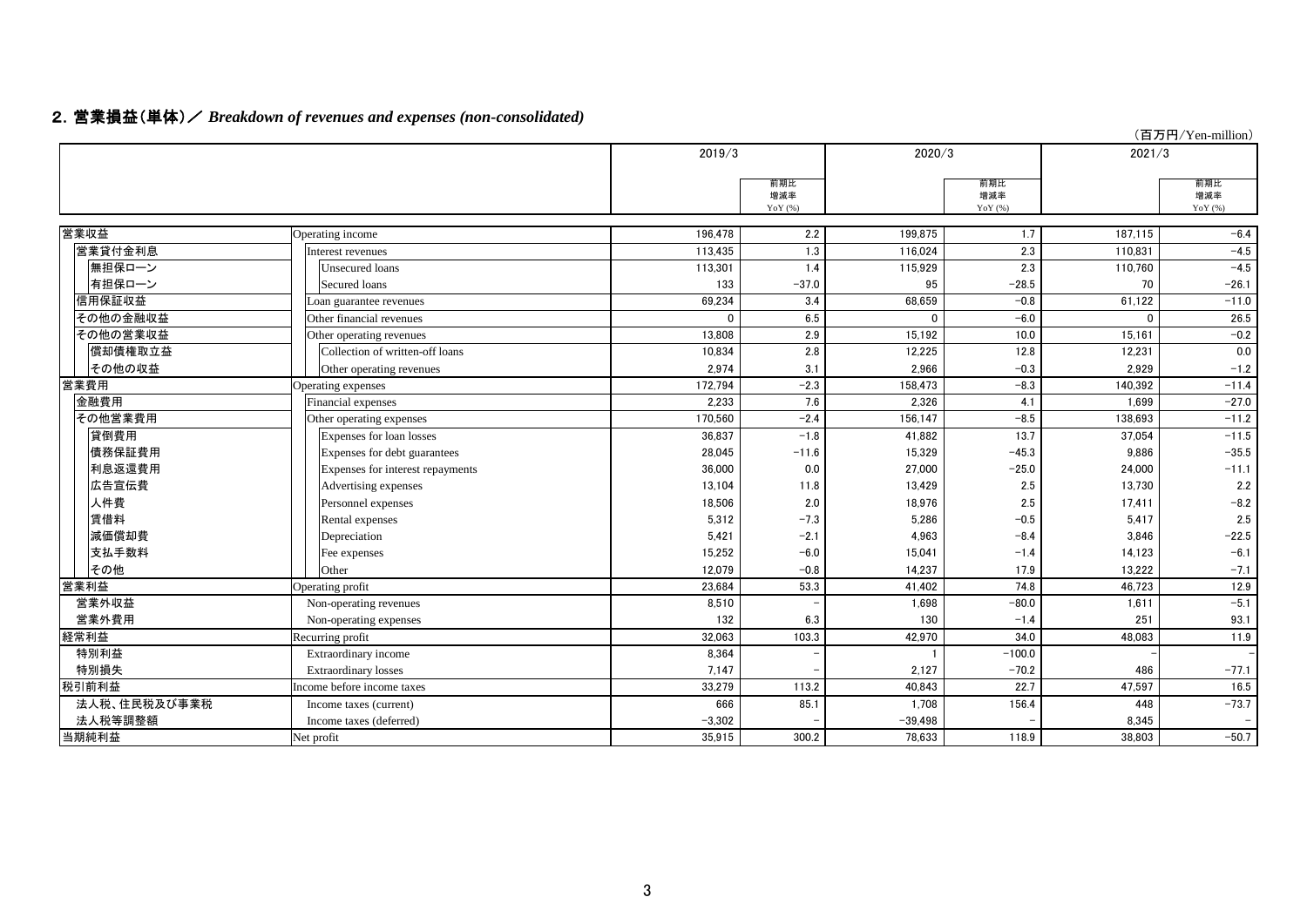### 3.営業指標(連結・主要各社)/ *Business indicators (consolidated, main companies)*

|                   |                                         |                                    | 2019/3    |                         | 2020/3           |                         | 2021/3    |                         |
|-------------------|-----------------------------------------|------------------------------------|-----------|-------------------------|------------------|-------------------------|-----------|-------------------------|
|                   |                                         |                                    |           | 前期比<br>増減率<br>YoY $(%)$ |                  | 前期比<br>増減率<br>YoY $(%)$ |           | 前期比<br>増減率<br>YoY $(%)$ |
| 営業貸付金残高           | <b>Consumer loans outstanding</b>       |                                    |           |                         |                  |                         |           |                         |
| 連結                | Consolidated                            | (百万円/Yen-million)                  | 1,157,103 | 3.7                     | 1.192.634        | 3.1                     | 1.137.138 | $-4.7$                  |
| SMBCコンシューマーファイナンス | SMBC Consumer Finance (百万円/Yen-million) |                                    | 778.554   | $\overline{2.2}$        | 795.931          | $\overline{2.2}$        | 746.835   | $-6.2$                  |
| 無担保ローン            | <b>Unsecured</b> loans                  |                                    | 777,861   | $\overline{2.2}$        | 795.431          | 2.3                     | 746.449   | $-6.2$                  |
| 有担保ローン            | Secured loans                           |                                    | 693       | $-28.3$                 | 499              | $-27.9$                 | 385       | $-22.9$                 |
| SMBCモビット          | <b>SMBC</b> Mobit                       | (百万円/Yen-million)                  | 269,533   | 7.0                     | 289,282          | $\overline{7.3}$        | 286,206   | $-1.1$                  |
| 顧客数               | <b>Number of customers</b>              |                                    |           |                         |                  |                         |           |                         |
| 連結                | Consolidated                            | (千人/Thousands)                     | 2.412     | 7.5                     | 2.542            | 5.4                     | 2.495     | $-1.9$                  |
| SMBCコンシューマーファイナンス | <b>SMBC Consumer Finance</b>            | $(\pm \lambda / \text{Thousands})$ | 1.404     | 4.7                     | 1.461            | 4.0                     | 1.403     | $-4.0$                  |
| 無担保ローン            | <b>Unsecured</b> loans                  |                                    | 1.404     | $\overline{4.7}$        | 1,461            | 4.0                     | 1.403     | $-4.0$                  |
| 有担保ローン            | Secured loans                           |                                    | $\Omega$  | $-21.9$                 | 0                | $-27.6$                 | 0         | $-23.2$                 |
| SMBCモビット          | <b>SMBC</b> Mobit                       | (千人/Thousands)                     | 471       | 11.3                    | $\overline{518}$ | 9.9                     | 530       | 2.4                     |
| 一顧客あたり残高          | <b>Per Customer</b>                     |                                    |           |                         |                  |                         |           |                         |
| 連結                | Consolidated                            | (千円/Yen-thousand)                  | 479       | $-3.5$                  | 469              | $-2.2$                  | 455       | $-2.8$                  |
| SMBCコンシューマーファイナンス | SMBC Consumer Finance (千円/Yen-thousand) |                                    | 554       | $-2.4$                  | 544              | $-1.7$                  | 532       | $-2.3$                  |
| 無担保ローン            | <b>Unsecured</b> loans                  |                                    | 553       | $-2.3$                  | 544              | $-1.7$                  | 531       | $-2.3$                  |
| 有担保ローン            | Secured loans                           |                                    | 1,619     | $-8.2$                  | 1,612            | $-0.4$                  | 1,620     | 0.5                     |
| SMBCモビット          | <b>SMBC</b> Mobit                       | (千円/Yen-thousand)                  | 571       | $-3.9$                  | 558              | $-2.3$                  | 539       | $-3.4$                  |
| 実質平均利回り           | <b>Actual Average Yield</b>             |                                    |           |                         |                  |                         |           |                         |
| 連結                | Consolidated                            | (96)                               | 15.59     | $-0.04$                 | 15.70            | 0.11                    | 15.63     | $-0.07$                 |
| 無担保ローン            | Unsecured loans                         |                                    | 15.59     | $-0.04$                 | 15.70            | 0.11                    | 15.63     | $-0.07$                 |
| 有担保ローン            | Secured loans                           |                                    | 16.26     | $-2.03$                 | 16.13            | $-0.13$                 | 16.66     | 0.53                    |
| SMBCコンシューマーファイナンス | <b>SMBC Consumer Finance</b>            | (96)                               | 14.70     | $-0.07$                 | 14.69            | $-0.01$                 | 14.66     | $-0.03$                 |
| 無担保ローン            | Unsecured loans                         |                                    | 14.70     | $-0.06$                 | 14.69            | $-0.01$                 | 14.66     | $-0.03$                 |
| 有担保ローン            | Secured loans                           |                                    | 16.26     | $-2.03$                 | 16.13            | $-0.13$                 | 16.66     | 0.53                    |

#### 注 1) 増減率欄の斜体数値は前期比増減数です。 2) 実質平均利回り = 営業貸付金利息/期中平均営業貸付金残高(%) 「年率換算」

Notes 1) *Italic* figures represent the number of increase/decrease from one year earlier.

2) Actual Average yield = Interest Revenues / Term Average of Consumer loans outstanding (% Annual Rate)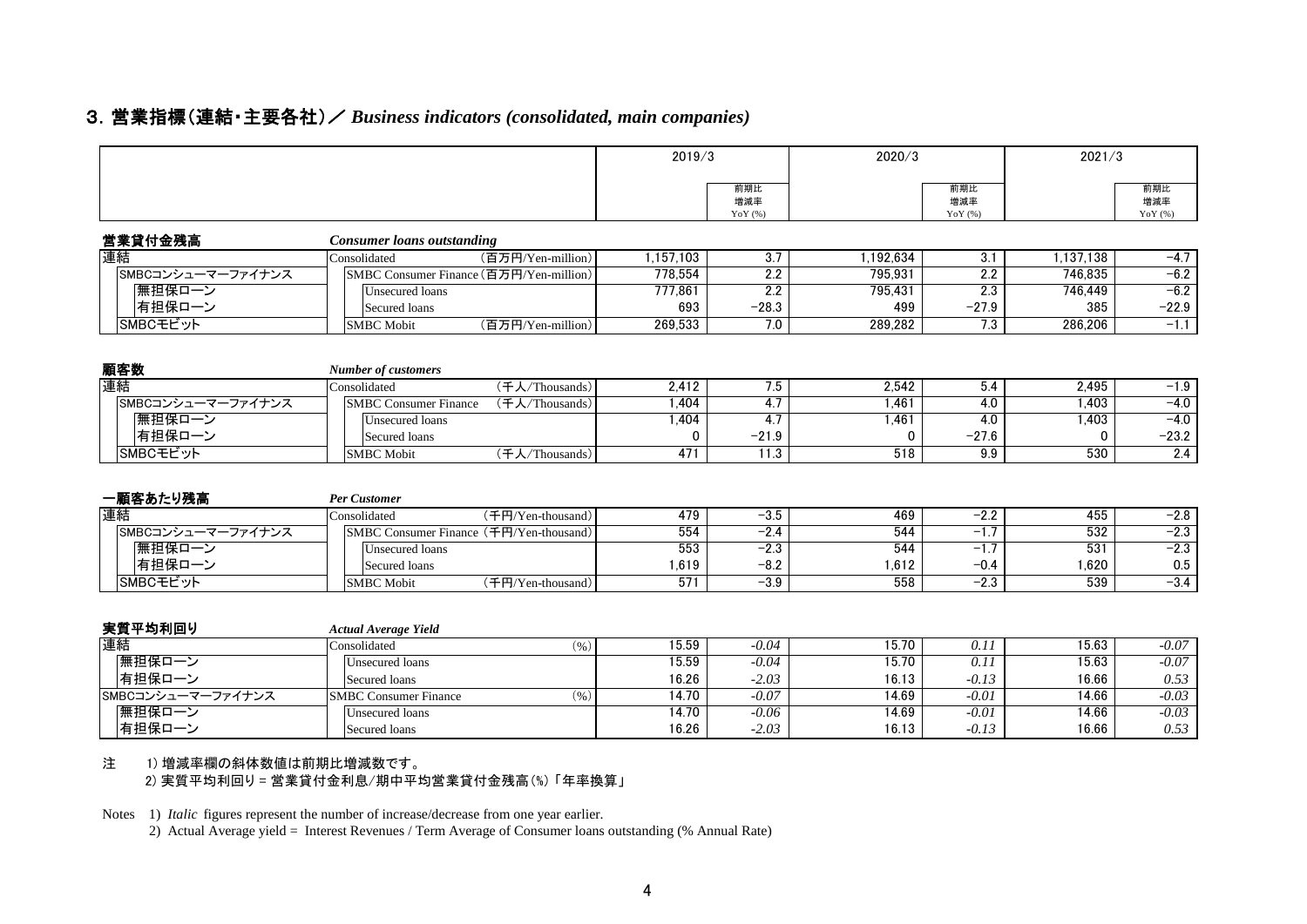# 3.営業指標(連結・主要各社)/ *Business indicators (consolidated, main companies)*

|                   |                              |                                                     | 2019/3  |                         | 2020/3  |                      | 2021/3  |                         |
|-------------------|------------------------------|-----------------------------------------------------|---------|-------------------------|---------|----------------------|---------|-------------------------|
|                   |                              |                                                     |         | 前期比<br>増減率<br>YoY $(%)$ |         | 前期比<br>増減率<br>YoY(%) |         | 前期比<br>増減率<br>YoY $(%)$ |
| 新規顧客数 (無担保ローン)    |                              | Number of new customers (Unsecured loans)           |         |                         |         |                      |         |                         |
| SMBCコンシューマーファイナンス | <b>SMBC Consumer Finance</b> | (千人/Thousands)                                      | 252     | 12.1                    | 260     | 2.9                  | 191     | $-26.6$                 |
| 成約率               | Approval ratio               | (96)                                                | 45.2    | $-0.3$                  | 44.8    | $-0.4$               | 37.9    | $-6.9$                  |
| SMBCモビット          | <b>SMBC</b> Mobit            | (千人/Thousands)                                      | 106     | 15.8                    | 109     | 3.2                  | 91      | $-17.1$                 |
| 店舗数               | <b>Number of branches</b>    |                                                     |         |                         |         |                      |         |                         |
| 連結                | Consolidated                 |                                                     | 1,006   | $-11$                   | 974     | $-32$                | 874     | $-100$                  |
| 有人店舗              | <b>Staffed branches</b>      |                                                     | 55      | $-3$                    | 51      | $-4$                 | 49      | $-2$                    |
| お客様サービスプラザ        | Customer service plazas      |                                                     | 18      |                         | 17      | - 1                  | 11      | $-6$                    |
| 自動契約店舗(無人)        | Unstaffed brances            |                                                     | 933     | $-8$                    | 906     | $-27$                | 814     | $-92$                   |
| SMBCコンシューマーファイナンス | <b>SMBC Consumer Finance</b> |                                                     | 951     | $-8$                    | 923     | $-28$                | 825     | $-98$                   |
| お客様サービスプラザ        | Customer service plazas      |                                                     | 18      |                         | 17      | $-I$                 | 11      | $-6$                    |
| 自動契約店舗(無人)        | <b>Unstaffed brances</b>     |                                                     | 933     | $-8$                    | 906     | $-27$                | 814     | $-92$                   |
| ATM 台数            | <b>Number of ATMs</b>        |                                                     |         |                         |         |                      |         |                         |
| 連結                | Consolidated                 |                                                     | 963     | -9                      | 932     | $-31$                | 832     | $-100$                  |
| SMBCコンシューマーファイナンス | <b>SMBC</b> Consumer Finance |                                                     | 963     | $-9$                    | 932     | $-31$                | 832     | $-100$                  |
| 提携チャネル数(単体)       |                              | <b>Number of Tie-up Channels (non-consolidated)</b> |         |                         |         |                      |         |                         |
| 出金<br> CD / ATM   | Withdrawal                   | CDs / ATMs                                          | 108.235 | 1.185                   | 108.842 | 607                  | 109.436 | 594                     |
| 入金<br>ATM         | Repayment                    | <b>ATMs</b>                                         | 106,220 | 1,212                   | 106.834 | 614                  | 107.027 | 193                     |
| コンビニエンスストア        |                              | Convenience stores                                  | 32,345  | 1,407                   | 31.894  | $-451$               | 16,459  | $-15,435$               |
| 従業員数              | <b>Number of Employees</b>   |                                                     |         |                         |         |                      |         |                         |
| 連結                | Consolidated                 |                                                     | 5.314   | 275                     | 5,280   | $-34$                | 5,330   | 50                      |
| SMBCコンシューマーファイナンス | <b>SMBC Consumer Finance</b> |                                                     | 2.252   | 41                      | 2.241   | $-11$                | 2,265   | $\overline{24}$         |

#### 注 増減率欄の斜体数値は前年同期比増減数です。

Note *Italic* figures represent the number of increase/decrease from one year earlier.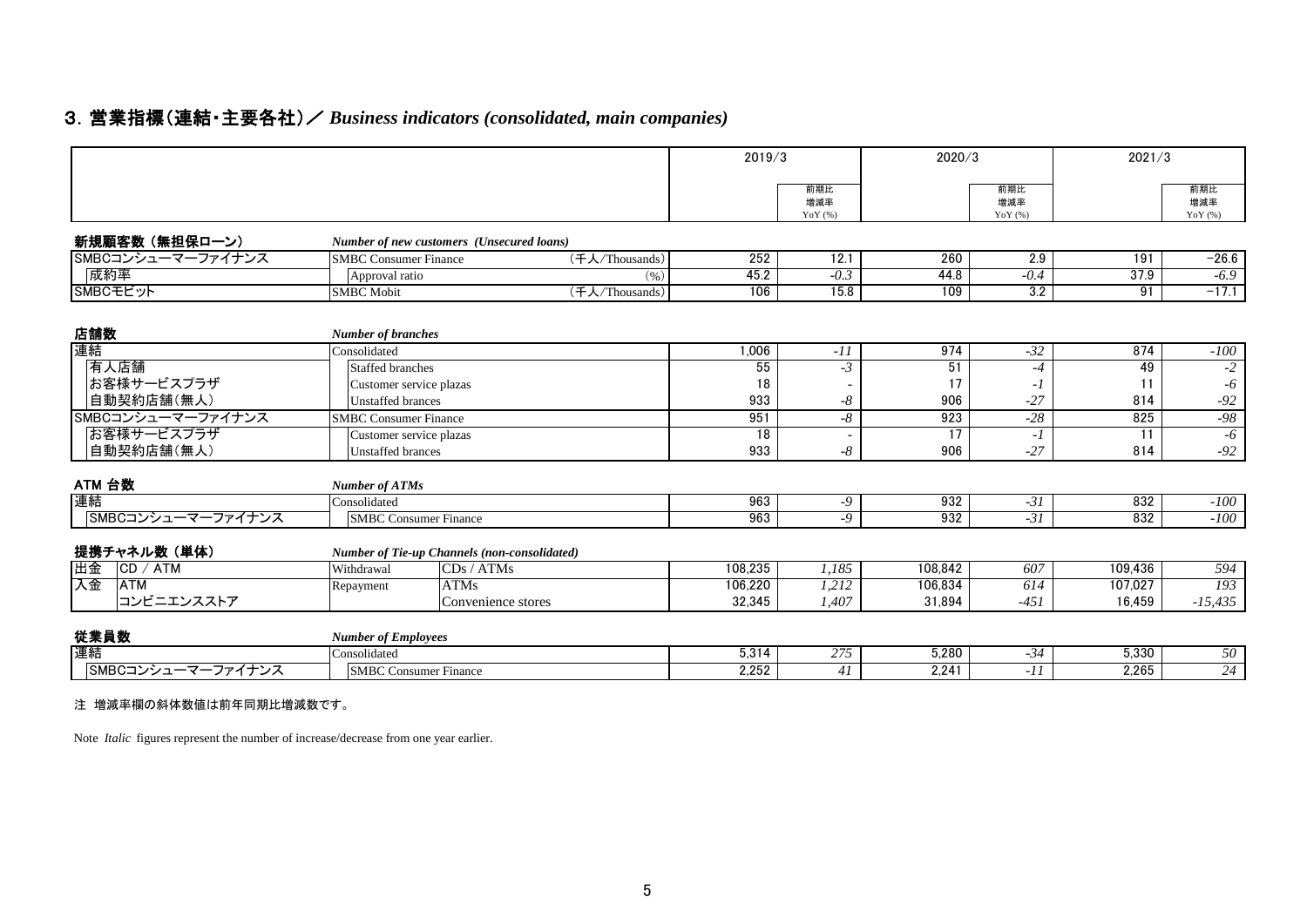# 4.債権ポートフォリオ(単体・無担保ローン)/ *Loan portfolio (non-consolidated, unsecured loans)*

|                |                                  | 2019/3       |                  | 2020/3          |                  | 2021/3               |                     |
|----------------|----------------------------------|--------------|------------------|-----------------|------------------|----------------------|---------------------|
|                |                                  |              | 構成比<br>Share (%) |                 | 構成比<br>Share (%) |                      | 構成比<br>Share $(% )$ |
| 貸付利率別          | <b>By interest rate</b>          |              |                  |                 |                  |                      |                     |
| 残高             | (百万円/Yen-million)<br>Balance     | 777.861      | 100.0            | 795,431         | 100.0            | 746.449              | 100.0               |
| 18.00%超        | $18.00\% <$                      | 376          | 0.0              | 299             | 0.0              | 234                  | 0.0                 |
| 15.00%超~18.00% | $15.00\% < \leq 18.00\%$         | 307.419      | 39.5             | 322.086         | 40.5             | 302.518              | 40.5                |
| $\sim$ 15.00%  | $\leq 15.00\%$                   | 470.061      | 60.4             | 473,043         | 59.5             | 443,695              | 59.4                |
| 目的ローン          | Specific use loans               | 3            | 0.0              | $\overline{2}$  | $\overline{0.0}$ | $\mathbf{1}$         | 0.0                 |
| 口座数            | (千口座/Thousands)<br>Accounts      | 1.404        | 100.0            | 1.461           | 100.0            | 1,403                | 100.0               |
| 18.00%超        | $18.00\% <$                      |              | $\overline{0.1}$ | 0               | 0.1              | $\mathbf 0$          | 0.1                 |
| 15.00%超~18.00% | $15.00\% < \leq 18.00\%$         | 970          | 69.1             | 1.023           | 70.0             | 981                  | 69.9                |
| $\sim$ 15.00%  | $\leq 15.00\%$                   | 432          | 30.8             | 437             | 29.9             | 421                  | 30.0                |
| 目的ローン          | Specific use loans               | $\mathbf{0}$ | $\overline{0.0}$ | $\Omega$        | $\overline{0.0}$ | $\Omega$             | 0.0                 |
| -口座あたり残高       | (千円/Yen-thousand)<br>Per Account | 553          |                  | 544             |                  | 531                  |                     |
| 18.00%超        | $18.00\% <$                      | 300          |                  | 313             |                  | 321                  |                     |
| 15.00%超~18.00% | $15.00\% < \leq 18.00\%$         | 316          |                  | 314             |                  | 308                  |                     |
| $\sim$ 15.00%  | $\leq 15.00\%$                   | 1,085        |                  | 1,082           |                  | 1,053                |                     |
| 目的ローン          | Specific use loans               | 87           |                  | $\overline{87}$ |                  | 87                   |                     |
| 貸付金額別          | By amount of account             |              |                  |                 |                  |                      |                     |
| 残高             | (百万円/Yen-million)<br>Balance     | 777.861      | 100.0            | 795,431         | 100.0            | $\overline{746,}449$ | 100.0               |
| ~ 10万円         | $\leq 100$ (Yen-thousand)        | 19,037       | 2.4              | 19,735          | 2.5              | 18,189               | 2.4                 |
| 10万円超 ~ 30万円   | $100 < \leq 300$                 | 57,753       | 7.4              | 61,468          | 7.7              | 60,799               | 8.1                 |
| 30万円超 ~ 50万円   | $300 < \leq 500$                 | 182,725      | 23.5             | 191,894         | 24.1             | 181,205              | 24.3                |
| 50万円超 ~ 100万円  | $500 < \leq 1.000$               | 162.871      | 20.9             | 167.227         | 21.0             | 159.044              | 21.3                |
| 100万円超         | 1,000 <                          | 355,472      | 45.7             | 355,105         | 44.6             | 327,211              | 43.8                |
| 口座数            | (千口座/Thousands)<br>Accounts      | 1.404        | 100.0            | 1.461           | 100.0            | 1.403                | 100.0               |
| ~ 10万円         | $\leq 100$ (Yen-thousand)        | 277          | 19.7             | 288             | 19.7             | 276                  | 19.7                |
| 10万円超 ~ 30万円   | $100 < \leq 300$                 | 270          | 19.2             | 288             | 19.7             | 287                  | 20.5                |
| 30万円超 ~ 50万円   | $300 < \leq 500$                 | 418          | 29.8             | 440             | 30.1             | 419                  | 29.9                |
| 50万円超 ~ 100万円  | $500 < \leq 1,000$               | 213          | 15.2             | 219             | 15.0             | 210                  | 15.0                |
| 100万円超         | 1,000 <                          | 225          | 16.0             | 225             | 15.4             | 209                  | 14.9                |
| -口座あたり残高       | (千円/Yen-thousand)<br>Per Account | 553          |                  | 544             |                  | 531                  |                     |
| ~ 10万円         | $\leq$ 100 (Yen-thousand)        | 68           |                  | 68              |                  | 65                   |                     |
| 10万円超 ~ 30万円   | $100 < \leq 300$                 | 213          |                  | 213             |                  | 211                  |                     |
| 30万円超 ~ 50万円   | $300 < \leq 500$                 | 436          |                  | 436             |                  | 431                  |                     |
| 50万円超 ~ 100万円  | $500 < \leq 1,000$               | 763          |                  | 761             |                  | 756                  |                     |
| 100万円超         | 1,000 <                          | 1,577        |                  | 1,578           |                  | 1,565                |                     |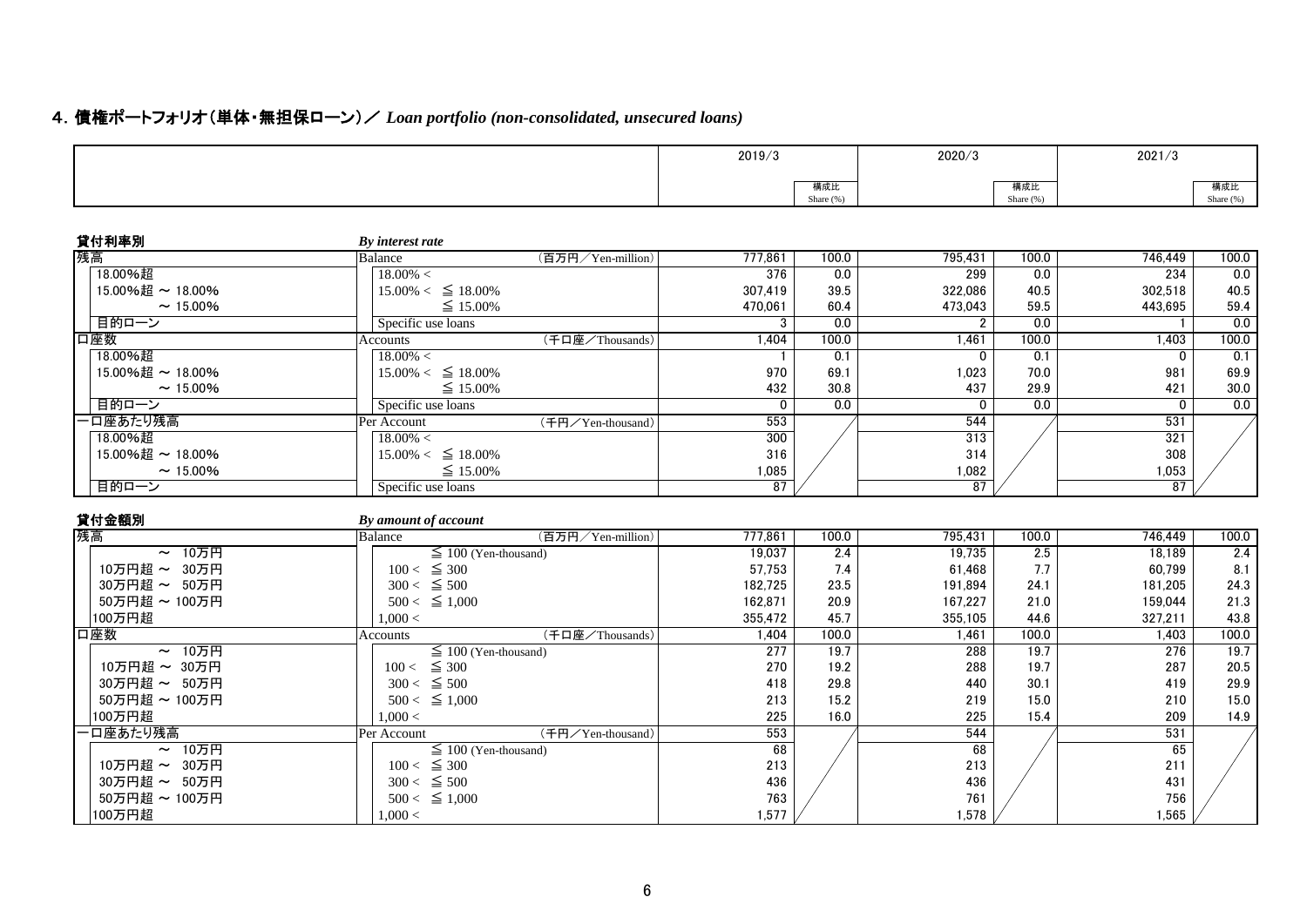# 5.顧客属性(単体・無担保ローン)/ *Customer profile (non-consolidated, unsecured loans)*

(千人/Thousands)

|                       |                           | 2019/3    |                  | 2020/3    |                  | 2021/3                 |                   |
|-----------------------|---------------------------|-----------|------------------|-----------|------------------|------------------------|-------------------|
|                       |                           |           |                  |           |                  |                        |                   |
|                       |                           |           | 構成比<br>Share (%) |           | 構成比<br>Share (%) |                        | 構成比<br>Share (%)  |
|                       |                           |           |                  |           |                  |                        |                   |
| 性別                    | By gender                 |           |                  |           |                  |                        |                   |
| 新規顧客                  | <b>New Customers</b>      | 252       | 100.0            | 260       | 100.0            | 191                    | 100.0             |
| 男性                    | Male                      | 165       | 65.4             | 168       | 64.8             | 127                    | 66.8              |
| 女性                    | Female                    | 87        | 34.6             | 91        | 35.2             | 63                     | 33.2              |
| 全顧客                   | <b>All Customers</b>      | 1.404     | 100.0            | 1,461     | 100.0            | 1.403                  | 100.0             |
| 男性                    | Male                      | 985       | 70.2             | 1,012     | 69.3             | 966                    | 68.9              |
| 女性                    | Female                    | 418       | 29.8             | 449       | 30.7             | 436                    | 31.1              |
|                       |                           |           |                  |           |                  |                        |                   |
| 年齢別                   | By age group              |           |                  |           |                  |                        |                   |
| 新規顧客                  | <b>New Customers</b>      | 252       | 100.0            | 260       | 100.0            | 191                    | 100.0             |
| $\overline{\sim}$ 29歳 | Age 29 or younger         | 132       | 52.2             | 141       | 54.3             | 109                    | $\overline{57.3}$ |
| 30歳 ~ 39歳             | Age 30 - 39               | 51        | 20.5             | 51        | 19.7             | 36                     | 19.1              |
| 40歳 ~ 49歳             | Age 40 - 49               | 39        | 15.6             | 37        | 14.4             | 24                     | 12.8              |
| 50歳 ~ 59歳             | Age 50 - 59               | 21        | 8.5              | 21        | 8.2              | 14                     | 7.7               |
| 60歳~                  | Age 60 or older           | 8         | 3.3              | 8         | 3.4              | 5                      | 3.1               |
| 全顧客                   | <b>All Customers</b>      | 1,404     | 100.0            | 1,461     | 100.0            | 1,403                  | 100.0             |
| $\sim$ 29歳            | Age 29 or younger         | 339       | 24.2             | 376       | 25.8             | 366                    | 26.1              |
| 30歳 ~ 39歳             | Age 30 - 39               | 340       | 24.2             | 351       | 24.0             | 337                    | 24.1              |
| 40歳 ~ 49歳             | Age 40 - 49               | 337       | 24.0             | 338       | 23.2             | 316                    | 22.5              |
| 50歳 ~ 59歳             | Age 50 - 59               | 232       | 16.5             | 240       | 16.4             | 235                    | 16.8              |
| 60歳~                  | Age 60 or older           | 154       | 11.0             | 154       | 10.6             | 146                    | 10.5              |
|                       |                           |           |                  |           |                  |                        |                   |
| 年収別                   | By annual income group    |           |                  |           |                  |                        |                   |
| 新規顧客<br>200万円未満       | New Customers             | 252<br>52 | 100.0<br>20.7    | 260<br>52 | 100.0<br>20.2    | 191<br>$\overline{37}$ | 100.0<br>19.5     |
|                       | less than 2 (Yen-million) |           |                  |           |                  |                        | 26.1              |
| 200万円 ~ 299万円         | $2 - 2.99$                | 64        | 25.4             | 66        | 25.4             | 49                     |                   |
| 300万円~399万円           | $3 - 3.99$                | 68        | 27.2             | 70        | 27.1             | 53                     | 27.7              |
| 400万円~499万円           | $4 - 4.99$                | 35        | 14.2             | 37        | 14.6             | 28                     | 14.6              |
| 500万円~599万円           | $5 - 5.99$                | 14        | 5.7              | 14        | 5.8              | 10                     | 5.7               |
| 600万円~                | 6 or more                 | 17        | 7.0              | 17        | 6.9              | 12                     | 6.4               |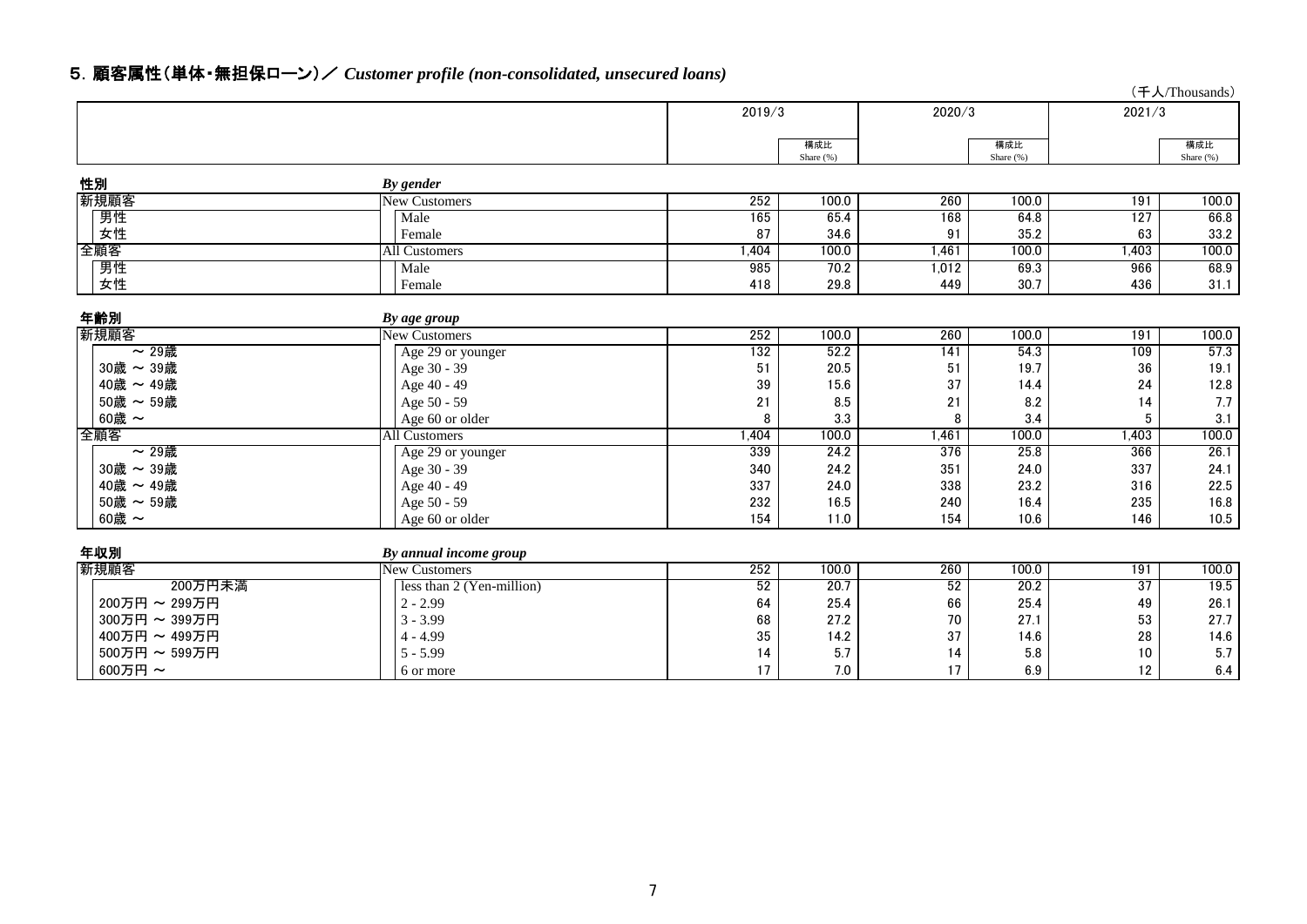### 6.不良債権(連結・単体)/ *Non-performing loans (consolidated, non-consolidated)*

| (百万円/Yen-million) |  |                                                     |           |              |           |              |           |                   |  |
|-------------------|--|-----------------------------------------------------|-----------|--------------|-----------|--------------|-----------|-------------------|--|
|                   |  |                                                     | 2019/3    |              | 2020/3    |              | 2021/3    |                   |  |
|                   |  |                                                     |           |              |           |              |           |                   |  |
|                   |  |                                                     |           | 営業貸付金<br>残高比 |           | 営業貸付金<br>残高比 |           | 営業貸付金<br>残高比      |  |
|                   |  |                                                     |           | against      |           | against      |           | against           |  |
|                   |  |                                                     |           | balance (%)  |           | balance (%)  |           | balance (%)       |  |
| 連結                |  | <b>Consolidated</b>                                 |           |              |           |              |           |                   |  |
| 営業貸付金残高           |  | Consumer loans outstanding                          | 1,157,103 |              | 1,192,634 |              | 1,137,138 | $\qquad \qquad -$ |  |
| 不良債権残高            |  | Non performing loans (Total)                        | 71,259    | 6.16         | 78,314    | 6.57         | 85,183    | 7.49              |  |
| 破綻先債権             |  | Credits of bankrupt borrowers                       | 288       | 0.02         | 767       | 0.06         | 222       | 0.02              |  |
| 延滞債権              |  | Delinquent loans                                    | 4,660     | 0.40         | 4,405     | 0.37         | 3,328     | 0.29              |  |
| 3ヵ月以上延滞債権         |  | Delinquent loans 3 months or more past the due date | 13,914    | 1.20         | 13,998    | 1.17         | 14,346    | 1.26              |  |
| 貸出条件緩和債権          |  | <b>Restructured loans</b>                           | 52,395    | 4.53         | 59,143    | 4.96         | 67,286    | 5.92              |  |
| 延滞30日以内           |  | 30 days or less past due                            | 47,076    | 4.07         | 53,435    | 4.48         | 62,387    | 5.49              |  |
| 単体                |  | Non-consolidated                                    |           |              |           |              |           |                   |  |
| 営業貸付金残高           |  | Consumer loans outstanding                          | 778,554   |              | 795,931   |              | 746,835   |                   |  |
| 不良債権残高            |  | Non performing loans (Total)                        | 48,558    | 6.24         | 53,740    | 6.75         | 60,517    | 8.10              |  |
| 破綻先債権             |  | Credits of bankrupt borrowers                       | 252       | 0.03         | 222       | 0.03         | 178       | 0.02              |  |
| 延滞債権              |  | Delinquent loans                                    | 2,426     | 0.31         | 2,122     | 0.27         | 2,254     | 0.30              |  |
| 3ヵ月以上延滞債権         |  | Delinquent loans 3 months or more past the due date | 6,759     | 0.87         | 7,396     | 0.93         | 7,388     | 0.99              |  |
| 貸出条件緩和債権          |  | <b>Restructured loans</b>                           | 39,119    | 5.02         | 43,999    | 5.53         | 50,696    | 6.79              |  |
| 延滞30日以内           |  | 30 days or less past due                            | 36,460    | 4.68         | 41,280    | 5.19         | 47,547    | 6.37              |  |

#### 注 不良債権に関する分類基準

- 1) 破綻先債権は、元本または利息の支払の遅延が相当期間が継続していることその他の事由により元本または利息の取り立てまたは弁済の見込みがないものとして、未収利息を計上 しなかった貸付金 (以下、「未収利息不計上貸付金」)のうち、破産債権、更生債権その他これらに準ずる債権。
- 2) 延滞債権は、未収利息不計上貸付金のうち、破綻先債権に該当しないもので、債務者の経営再建または支援を図ることを目的として利息の支払を猶予したもの以外の債権。
- 3) 3ヵ月以上延滞債権は、元本または利息の支払が、約定支払日の翌日から3ヵ月以上遅延している貸付金で破綻先債権及び延滞債権に該当しないもの。
- 4) 貸出条件緩和債権とは、当該債権の回収を促進することなどを目的に、利息の支払猶予等、債務者に有利となる取決めを行った貸付金で、破綻先債権、延滞債権及び 3ヵ月以上 延滞債権に該当しないもの。

Notes Status of non‐performing loans

- 1) Credits of bankrupt borrowers are loans under declaration of bankruptcy, reconstruction and similar proceedings whose accruing interest is not recorded as income because the principal or interest on such loans is unlikely to be recovered in view of the considerable period of postponement of the principal or interest, or other circumstances.
- 2) Delinquent loans are credits whose accruing interest is not recorded as income for the same reason as the above, and do not include credits of bankrupt borrowers and the loans to which postponement of interest payment was made with the object of reconstructing and supporting the borrowers.
- 3) Delinquent loans three months or more past the due date are loans which are delinquent for three months or more from the due date of interest or principal under the terms of the related loan agreements and do not include credits of bankrupt borrowers and delinquent loans, as described above.
- 4) Restructured loans are loans to which a certain concession favorable to borrowers, such as postponement of interest payment and other methods, was made with the object of encouraging repayment and do not include credits of bankrupt borrowers, delinquent loans, and delinquent loans three months or more past the due date, as described above.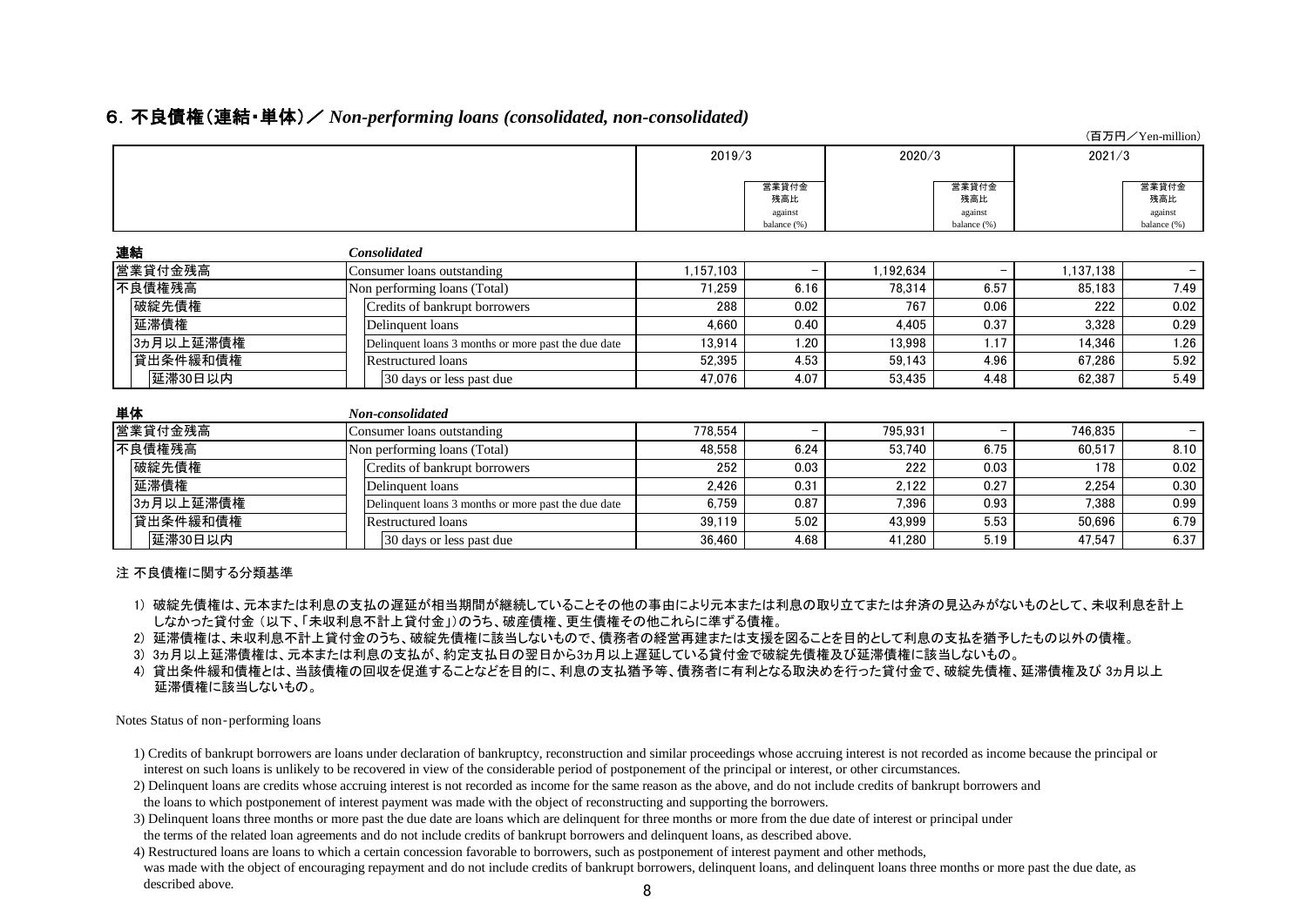### 7.営業貸付金残高に関わる貸倒償却額と貸倒引当金の推移(単体)/ *Loan losses for consumer loans outstanding (non-consolidated)*

|        |        | (百万円/Yen-million) |
|--------|--------|-------------------|
| 2019/3 | 2020/3 | 2021/3            |
|        |        |                   |
|        |        |                   |
|        |        |                   |

| ① 期末営業貸付金残高           | $(1)$ Consumer loans outstanding (term-end)         | 778.554 | 795,931 | 746,835 |
|-----------------------|-----------------------------------------------------|---------|---------|---------|
| 無担保ローン                | Unsecured loans                                     | 777,861 | 795,431 | 746,449 |
| ② 期首貸倒引当金残高           | $(2)$ Reserve for loan losses (beginning of term)   | 30,516  | 30,458  | 31,820  |
| 3 当期貸倒償却額             | $(3)$ Loan losses                                   | 26.184  | 26,701  | 24,937  |
| 無担保ローン                | Unsecured loans                                     | 26.150  | 26.683  | 24,925  |
| ④ その他                 | $(4)$ Other                                         |         |         |         |
| $(2 - 3 - 4)$<br>5 差引 | $(2) - (3) - (4)$<br>$(5)$ Balance                  | 4,331   | 3,756   | 6,883   |
| 6 期末貸倒引当金残高           | $(6)$ Reserve for loan losses (term-end)            | 30,458  | 31,820  | 33,045  |
| (貸倒引当率 6÷1) (%)       | Ratio of reserve for loan losses $(6) \div (1)$ (%) | (3.91)  | (4.00)  | (4.42)  |
| 無担保ローン                | Unsecured loans                                     | 30,262  | 31,642  | 32,879  |
| (貸倒引当率 6÷1) (%)       | Ratio of reserve for loan losses $(6) \div (1)$ (%) | (3.89)  | (3.98)  | (4.40)  |
| ⑦ 当期貸倒費用計上額 6-5       | $(7)$ Expenses for loan losses $(6) - (5)$          | 26,126  | 28.063  | 26,162  |
| 貸倒引当金繰入額              | Provision for loan losses                           | 26,126  | 28,063  | 26,162  |
| 貸倒損失                  | Additional expense for loan losses                  |         |         |         |

#### 注 1)営業貸付金残高は、破産等債権を除いています。 2)求償債権等に関わる貸倒費用は含まれていません。

Notes 1) Consumer loans outstanding (1) does not include troubled receivables.

2) Expenses for loan losses include expenses related to claim for indemnities, but those expenses are excluded from the above table.